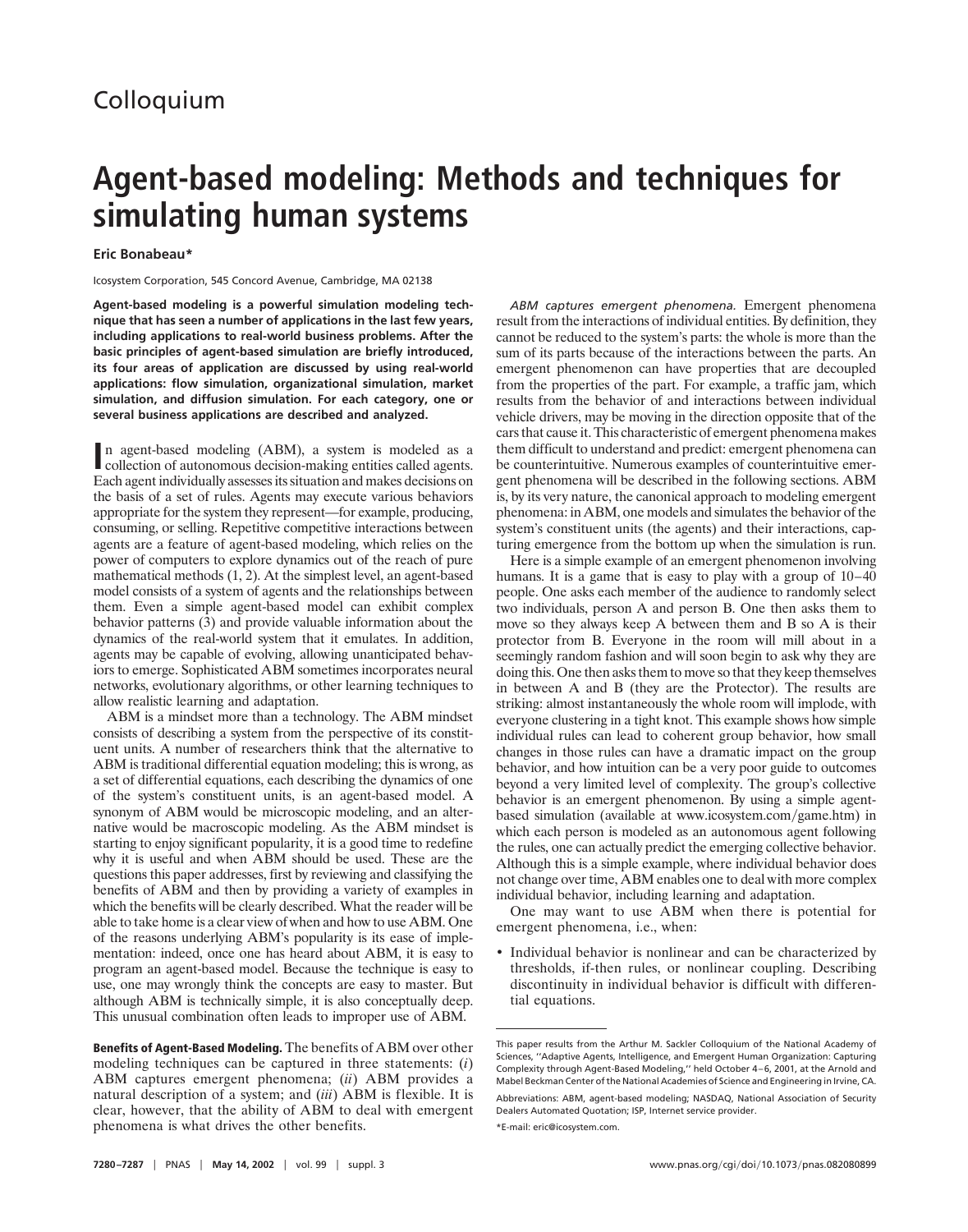- Individual behavior exhibits memory, path-dependence, and hysteresis, non-markovian behavior, or temporal correlations, including learning and adaptation.
- Agent interactions are heterogeneous and can generate network effects. Aggregate flow equations usually assume global homogeneous mixing, but the topology of the interaction network can lead to significant deviations from predicted aggregate behavior.
- Averages will not work. Aggregate differential equations tend to smooth out fluctuations, not ABM, which is important because under certain conditions, fluctuations can be amplified: the system is linearly stable but unstable to larger perturbations.

Interestingly, because ABM generates emergent phenomena from the bottom up, it raises the issue of what constitutes an explanation of such a phenomenon. The broader agenda of the ABM community is to advocate a new way of approaching social phenomena, not from a traditional modeling perspective but from the perspective of redefining the scientific process entirely. According to Epstein and Axtell (1), ''[ABM] may change the way we think about explanation in the social sciences. What constitutes an explanation of an observed social phenomenon? Perhaps one day people will interpret the question, 'Can you explain it?' as asking 'Can you grow it?'.''

*ABM provides a natural description of a system.* In many cases, ABM is most natural for describing and simulating a system composed of ''behavioral'' entities. Whether one is attempting to describe a traffic jam, the stock market, voters, or how an organization works, ABM makes the model seem closer to reality. For example, it is more natural to describe how shoppers move in a supermarket than to come up with the equations that govern the dynamics of the density of shoppers. Because the density equations result from the behavior of shoppers, the ABM approach will also enable the user to study aggregate properties. ABM also makes it possible to realize the full potential of the data a company may have about its customers: panel data and customer surveys provide information about what real people actually do. Knowing the actual shopping basket of a customer makes it possible to create a virtual agent with that shopping basket rather than a density of people with a synthetic shopping basket computed from averaging over shopping data.

The difference between business processes and activities provides another example of how much more natural ABM is. A business process is an abstraction, sometimes useful, which is often difficult for people inside an organization to relate to. ABM looks at the organization from the viewpoint not of business processes but of activities, that is, what people inside the organization actually do (Fig. 1).

business processes



Fig. 1. Illustration of the business process and agent views of a business.

The two descriptions must, of course, be mutually consistent. The business process description actually provides the modeler with a useful consistency check. However, when it comes to populating, validating, and calibrating the model, people inside the organization have an easier time answering questions about their own activities: they can relate to the model because the models describes their activities.

One may want to use ABM when describing the system from the perspective of its constituent units' activities is more natural, i.e., when:

- The behavior of individuals cannot be clearly defined through aggregate transition rates.
- Individual behavior is complex. Everything can be done with equations, in principle, but the complexity of differential equations increases exponentially as the complexity of behavior increases. Describing complex individual behavior with equations becomes intractable.
- Activities are a more natural way of describing the system than processes.
- Validation and calibration of the model through expert judgment is crucial. ABM is often the most appropriate way of describing what is actually happening in the real world, and the experts can easily ''connect'' to the model and have a feeling of ''ownership.''
- Stochasticity applies to the agents' behavior. With ABM, sources of randomness are applied to the right places as opposed to a noise term added more or less arbitrarily to an aggregate equation.

*ABM is flexible.* The flexibility of ABM can be observed along multiple dimensions. For example, it is easy to add more agents to an agent-based model. ABM also provides a natural framework for tuning the complexity of the agents: behavior, degree of rationality, ability to learn and evolve, and rules of interactions. Another dimension of flexibility is the ability to change levels of description and aggregation: one can easily play with aggregate agents, subgroups of agents, and single agents, with different levels of description coexisting in a given model. One may want to use ABM when the appropriate level of description or complexity is not known ahead of time and finding it requires some tinkering.

**Areas of Application.** Examples of emergent phenomena abound in the social, political, and economic sciences. It has become progressively accepted that some phenomena can be difficult to predict and even counterintuitive. In a business context, situations of interest where emergent phenomena may arise can be classified into four areas:

- 1. Flows: evacuation, traffic, and customer flow management.
- 2. Markets: stock market, shopbots and software agents, and strategic simulation.
- 3. Organizations: operational risk and organizational design.
- 4. Diffusion: diffusion of innovation and adoption dynamics.

The rest of the article is organized around these areas of application.

#### **Flows**

**Evacuation.** Crowd stampedes induced by panic often lead to fatalities as people are crushed or trampled. Such phenomena may be triggered in life-threatening situations such as fires in crowded buildings or may arise from the rush for seats or sometimes seemingly without causes. Recent examples include the panics in Harare, Zimbabwe, and at the Roskilde rock concert in Denmark. The frequency of such disasters seems to be increasing as growing population densities combined with easier transportation lead to greater mass events such as pop concerts, sporting events, and demonstrations. Panicking people are obsessed by short-term per-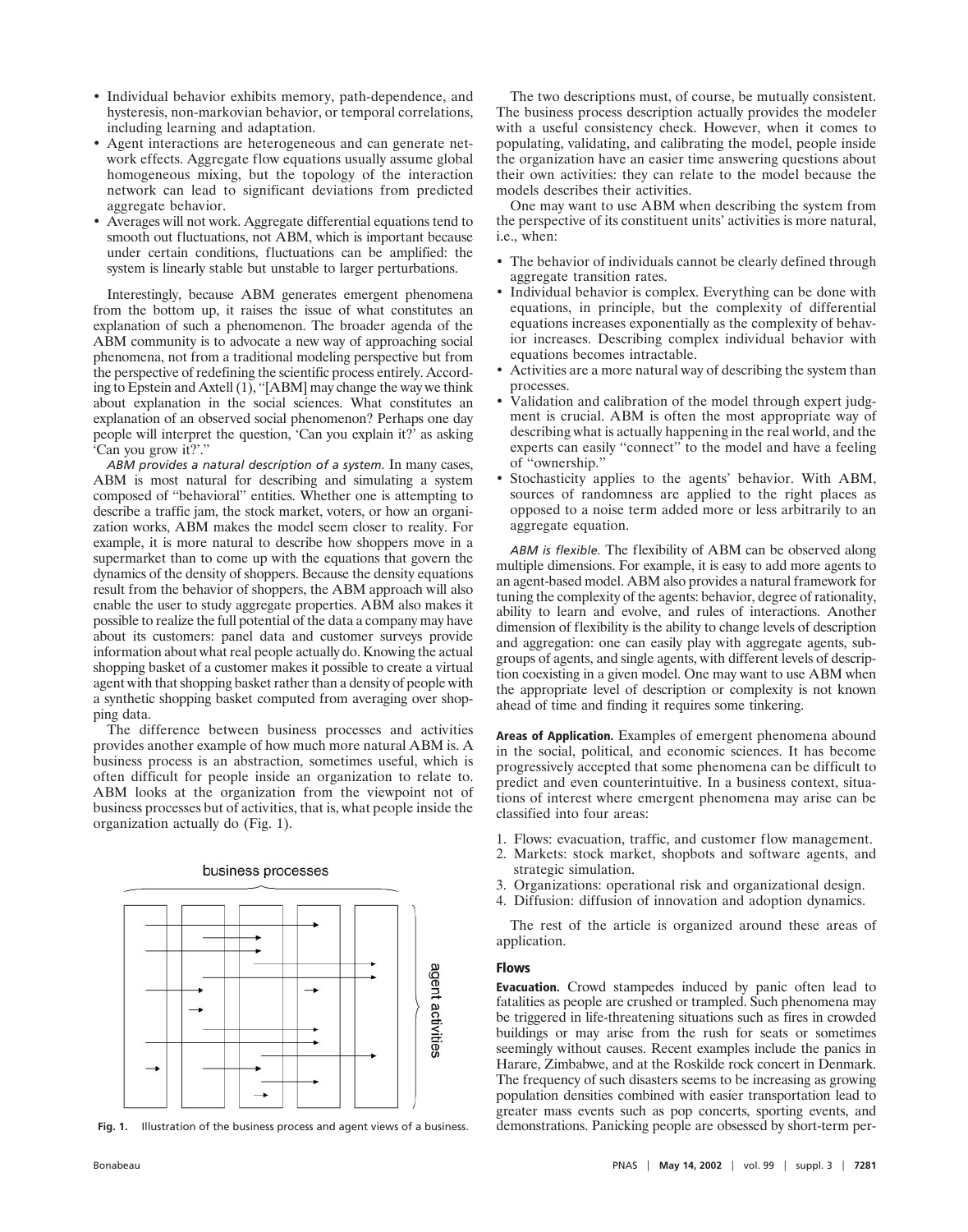

**Fig. 2.** Fire escape agent-based simulation (live simulation available at www.helbing.org). People are represented by circles, green circles being injured people. Simulations assume 200 people in a room. (*a*) No column. (*b*) With column, after 10 s. (*c*) With column, after 20 s. In the absence of the column, 44 people escape and 5 are injured after 45 s; with the column, 72 people escape and no one is injured after 45 s. After Helbing *et al.* (4).

sonal interests uncontrolled by social and cultural constraints. The reduced attention in situations of fear also causes such alternatives as side exits to be mostly ignored. In addition, there is social contagion, that is, a transition from individual to mass psychology, in which individuals transfer control over their actions to others, leading to conformity. Such irrational herding behavior often leads to bad overall results such as dangerous overcrowding and slower escape, increasing the fatalities or, more generally, the damage. In agent terms, collective panic behavior is an emergent phenomenon that results from relatively complex individual-level behavior and interactions between individuals (hypnotic effect, mutual excitation of a primordial instinct, circular reactions, and social facilitation). ABM seems ideally suited to provide valuable insights into the mechanisms of and preconditions for panic and jamming by incoordination. Simulation results (4, 5) suggest practical ways of minimizing the harmful consequences of such events and the existence of an optimal escape strategy. For example, let us consider a fire escape situation in a confined space: a movie theatre or a concert hall. Let us assume that there is one exit available. How can one increase the outflow of people? Narrowing down the problem, one could ask: what is the effect of putting a column (a pillar) just before exit, slightly asymmetrically (for example, to the left of the exit), about 1 m away from the exit? Intuitively, one might think the column will slow down the outflow of people. However, ABM, backed by real-world experiments, indicates that the column regulates the flow, leading to fewer injured people and a significant increase in the flow, especially if one assumes that injured people cannot move and impede the flow (4). This result is an example of a counterintuitive consequence of an emergent phenomena: who would think of putting a column in front of an emergency exit? ABM captures that emergent phenomenon in a natural way (Fig. 2).

**Flow Management.** An obvious flow management application of ABM is traffic. One of the most ambitious modeling projects in this area has been under way at the Los Alamos National Laboratory (LANL) for several years (transims.tsasa.lanl.gov). A team from LANL's Technology and Safety Assessment Division has developed a traffic simulation software package to create products that can be deployed to metropolitan planning agencies nationwide. The TRansportation ANalysis SIMulation System (TRANSIMS) ABM package provides planners with a synthetic population's daily activity patterns (such as travel to work, shop, and recreation, etc.), simulates the movements of individual vehicles on a regional transportation network, and estimates air pollution emissions gen-

**7282** | www.pnas.org/cgi/doi/10.1073/pnas.082080899 Bonabeau Bonabeau Bonabeau Bonabeau Bonabeau Bonabeau Bonabeau

erated by vehicle movements. Travel information is derived from actual census and survey data for specific tracts in target cities, providing a more accurate sense of the movements and daily routines of real people as they negotiate a full day with various transportation options available to them. TRANSIMS is based on (and contributes to the further development of) advanced computer simulation codes developed by Lawrence Livermore National Laboratory for military applications. TRANSIMS models create a virtual metropolitan region with a complete representation of the region's individuals, their activities, and the transportation infrastructure. Trips are planned to satisfy the individuals' activity patterns. TRANSIMS then simulates the movement of individuals across the transportation network, including their use of vehicles such as cars or buses, on a second-by-second basis. This virtual world of travelers mimics the traveling and driving behavior of real people in the region. The interactions of individual vehicles produce realistic traffic dynamics from which analysts using TRANSIMS can estimate vehicle emissions and judge the overall performance of the transportation system. Previous transportation planning surveyed people about elements of their trips such as origins, destinations, routes, timing, and forms of transportation used, or modes. TRANSIMS starts with data about people's activities and the trips they take to carry out those activities, then builds a model of household and activity demand. The model forecasts how changes in transportation policy or infrastructure might affect those activities and trips. TRANSIMS tries to capture every important interaction between travel subsystems, such as an individual's activity plans and congestion on the transportation system. For instance, when a trip takes too long, people find other routes, change from car to bus or *vice versa*, leave at different times, or decide not to engage in a certain activity at a given location. Also, because TRANSIMS tracks individual travelers—locations, routes, modes taken, and how well their travel plans are executed—it can evaluate transportation alternatives and reliability to determine who might benefit and who might be adversely affected by transportation changes. In the initial case studies, a 25-square-mile portion of the Dallas/Fort Worth region was used for demonstrating the first TRANSIMS version. Using existing Dallas/Fort Worth production/attraction zonal data, activities, and plans for  $\approx 3.5$ million travelers were generated for the hours of 5:00–10:00 a.m. Of these plans, those falling within a 25-square-mile study region were used as input to the simulation module to compare two infrastructure changes with respect to how each helped alleviate congestion. Although both alternatives improved congested conditions and flow along the freeway, an unexpected result was that the alternative of improving local arterials was superior to the alternative of adding lanes to the freeway from the perspective of network reliability. Network reliability is a measure of day-to-day variability in travel times experienced by travelers. In other words, if it takes one anywhere from 10 to 30 min to drive to work, network reliability is low; if it takes one between 10 and 12 min, network reliability is high. The team has recently been simulating the metropolitan region of Portland, OR, a model that requires 120,000 links and 1.5 million travelers, an order of magnitude larger than the Dallas/Fort Worth simulation of 10,000 links and 200,000 travelers. The benefits of the ABM approach are obvious: better and more efficient infrastructure planning, including not only better throughput but also compliance in terms of emissions, enabled by the ability of ABM to capture and reproduce emergent traffic phenomena.

Another application of ABM to flow management is the simulation of customer behavior in a theme park or supermarket. The collective patterns generated by thousands of customers can be extremely complex as customers interact: for example, how long one waits at an attraction in a theme park depends on other people's choices. A major theme park resort company was thinking about how to improve adaptability in labor scheduling, but knew that this depended on knowing more about the optimal balance of capacity and demand. Axtell and Epstein developed ResortScape (13), an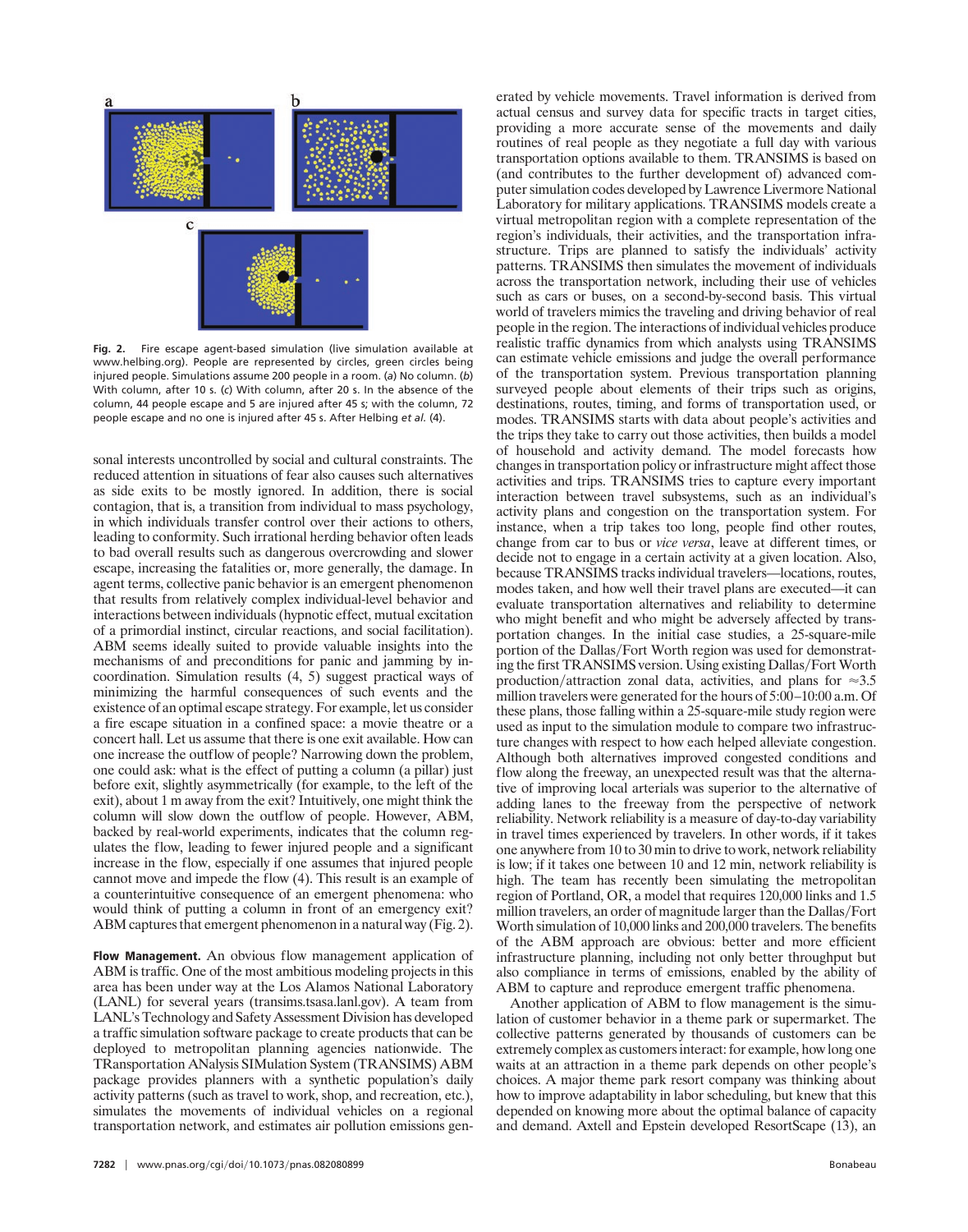agent-based model of the park that provides an integrated picture of the environment and all of the interacting elements that come into play in such a resort. The model provides a fast *in silico* way for managers to identify, adjust, and watch the impact of any number of management levers such as:

- When or whether to turn off a particular ride.
- How to distribute rides per capita throughout the park space.
- What is the tolerance level for wait times.
- When to extend operating hours.

In the simulation, agents represent a realistic and changeable mix of both supply (attractions, shops, food concessions) and demand (visitors with different preferences) elements of a day at the park. Leveraging existing resources and data, such as customer surveys, segmentation studies, queue timers, people counters, attendance estimates, and capacity figures, the model generates information about guest flow. Users can design and run an infinite number of scenarios to study the dynamics of the park space, test the effectiveness of various management decisions, and track visitor satisfaction throughout the day.

ABM is particularly useful in this context, because the mapping between the agents' preferences and behaviors on the one hand, and the park's performance (in terms of average waiting times, number of attractions visited, total distance walked, etc.) on the other is too complex to be dealt with by using mathematical techniques and purely statistical analysis of the data. Why is the mapping too complex? Because, for example, the time a given customer has to wait at a given attraction depends on what other customers are doing, how they respond to different park conditions, what their wish list is, etc. The flow of customers in the park and the money they spend are ''emergent'' properties of interactions among and between customers and the spatial layout of the park. Therefore, simulating the park's operations with a given layout seems to be the only solution. ABM is the most natural and easiest way of describing the system, because the actors of this system are customers (and attractions) with a behavior of their own. For example, waiting times at a theme park attraction result from the interactions of many behavioral units: the customers. Finally, the data available to the modeler are naturally structured for ABM: the available data are a description of the desires and behaviors of a number of customers.

Along the same lines, Bilge, Venables, and Casti have developed an agent-based model of a supermarket (www.simworld.co.uk) (6). SIMSTORE is a model of a real British supermarket, the Sainsbury's store at South Ruislip in West London. The agents in SIMSTORE are software shoppers armed with shopping lists. They make their way around the silicon store, picking goods off the shelves according to rules such as the nearest-neighbor principle: ''Wherever you are now, go to the location of the nearest item on your shopping list.'' Using these rules, SIMSTORE generates the paths taken by customers, from which it can calculate customer densities at each location.

It is also possible to link all points visited by, say, at least 30% of customers to form a most popular path. An optimization algorithm can then change where in the supermarket different goods are stacked and so minimize, or maximize, the length of the average shopping path. Shoppers, of course, do not want to waste time, so they want the shortest path. But the store manager would like to have them pass by almost every shelf to encourage impulse buying. So there is a dynamic tension between the minimal and maximal shopping paths. This model was originally aimed at helping Sainsbury's to redesign its stores to generate greater customer throughput, reduce inventories, and shorten the time that products are on the shelves.

Macy's is a department store chain using ABM (7). In 1997, Macy's East approached PricewaterhouseCoopers with the following question: ''How do we know when we have the right number of salespeople on the selling floor?'' According to industry veterans,

the retail business is a business of averages, where analysis is done on a spreadsheet. It is a business that deals with sales volume per hour as the determining factor in its allocation of salespeople, and the number of salespeople placed on the selling floor is based on the velocity in sales predicted for a specific day. And yet real behavior is the result of interactions between individuals, not averages. With ABM, Macy's had the opportunity to use visualization to review data in a way that becomes informational and leads to solutions. Spreadsheet data averages can be used to estimate distributions of individual behavior, so the individual agents in the simulation are consistent with the available real-world data. But because the agents represent individuals, the actual flow of their behavior can be much more realistic and informative. So instead of making estimates from the top down, Macy's can observe how volume really occurs from the bottom up. The virtual store can be modified in terms of layout (shelves, cash register positions, gates, etc.) and number of employees per department to see how these changes influence the affective state of a large number of agents. One can then explore the space of levers to maximize the number of happy customers in the most cost-effective way. Results from the model include the observation of ''microbursts'' of demand, where customers may be doing "project shopping" (e.g., buying an outfit and then accessorizing it), the importance of proximity to items (physical placement as well as brandrelatedness), which helps drive impulse buying.

#### **Markets**

The dynamics of the stock market results from the behavior of many interacting agents, leading to emergent phenomena that are best understood by using a bottom-up approach—ABM. There has been an upsurge of interest in agent-based models of markets in the last few years, stimulated by the pioneering work of Arthur and colleagues (8, 9). One commercial application has been developed by Bios Group for the National Association of Security Dealers Automated Quotation (NASDAQ) Stock Market (www.cbi. cgey.com/journal/issue4/features/future/future.pdf). In 1997, the NASDAQ Stock Market was about to implement a sequence of apparently small changes: reduction in tick size, from  $1/8$ th to 116th and so on down to pennies. NASDAQ considers changes in trading policies very carefully: NASDAQ stands to lose a great deal if a new rule provokes a negative network-wide response from investors, market makers, and issuers. In the past, NASDAQ executives have analyzed the financial marketplace through economic studies, financial models, and feedback from market participants. The Market Quality Committee establishes regulations largely as a result of input from economists, lawyers, lobbyists, and policy makers.

To evaluate the impact of tick-size reduction, NASDAQ has been using an agent-based model that simulates the impact of regulatory changes on the financial market under various conditions. The model allows regulators to test and predict the effects of different strategies, observe the behavior of agents in response to changes, and monitor developments, providing advance warning of unintended consequences of newly implemented regulations faster than real time and without risking early tests in the real marketplace. In the agent-based NASDAQ model, market maker and investor agents (institutional investors, pension funds, day traders, and casual investors) buy and sell shares by using various strategies. The agents' access to price and volume information approximates that in the real-world market, and their behaviors range from very simple to complicated learning strategies. Neural networks, reinforcement learning, and other artificial intelligence techniques were used to generate strategies for agents. This creative element is important because NASDAQ regulators are especially interested in strategies that have not yet been discovered by players in the real market, again to approach their goal of designing a regulatory structure with as few loopholes as possible, to prevent abuses by devious players.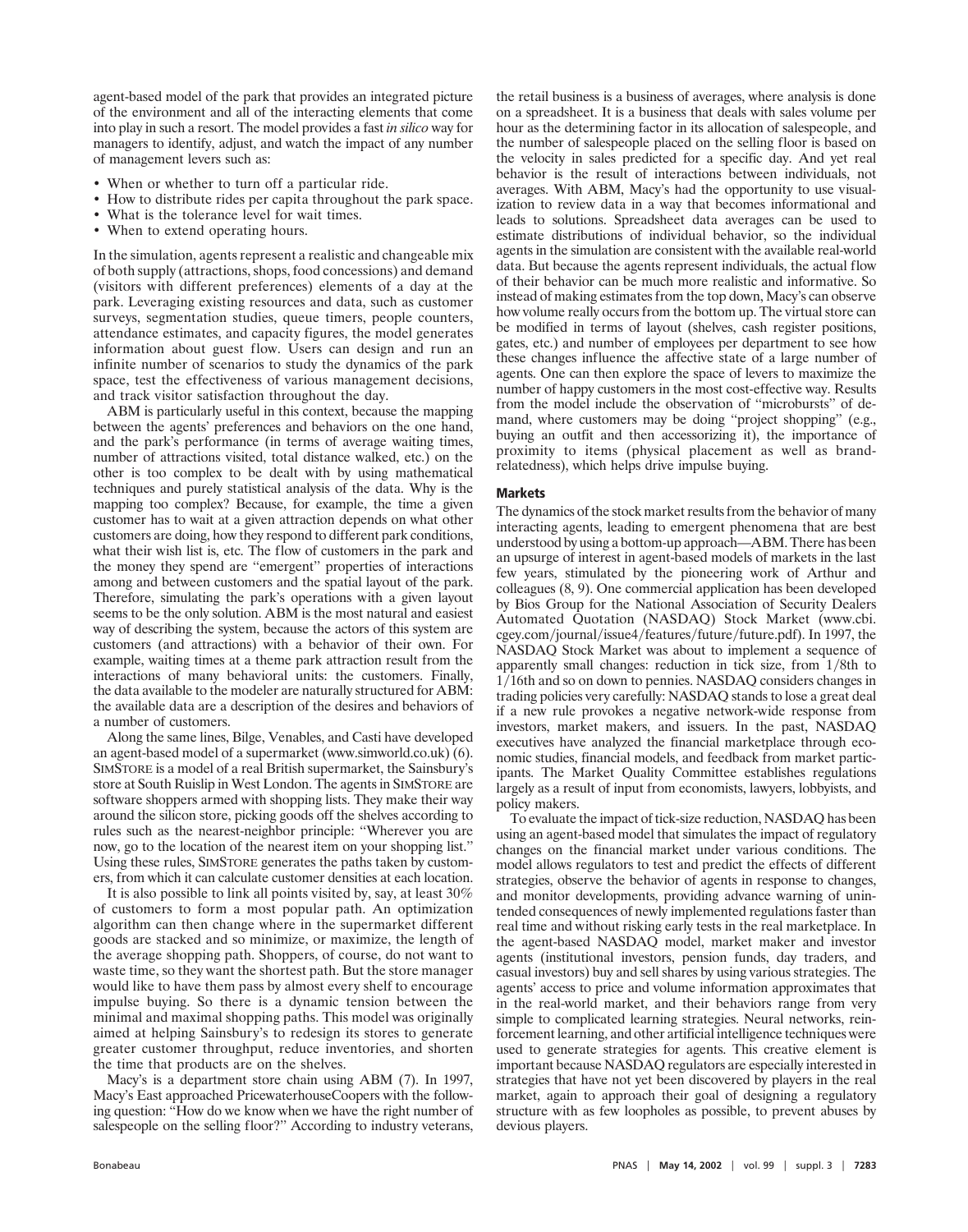The model produced some unexpected results. Specifically, the simulation suggests a reduction in the market's tick size can reduce the market's ability to perform price discovery, leading to an increase in the bid–ask spread. A spread increase in response to tick-size reduction is counterintuitive because tick size is the lower bound on the spread. Initially, it was believed that the implementation of decimalization would be conducive to tighter spread, easing the discrepancy between bids and asking prices. Decimalization, overall, was thought to be highly efficient and effective. Among market professionals, the perceived wisdom is that providing greater granularity of price denomination is good for investors because it promotes competition among buyers and sellers who can negotiate in more precise terms, and thus it drives the market's spread down, which results in better prices for investors. This wisdom is difficult to test empirically: the complexity of market behavior makes isolating cause and effect highly problematic. Without a computer simulation, rule makers are stuck with an intuitive argument, and one that is poor in detail, judging market interaction by only one measure: competition (and hence price). Other dimensions of the problem go unaddressed: if better prices are available, do only small investors benefit, or will large ones benefit too? Will smaller tick sizes make the market more jittery and volatile?

A spreadsheet model or even system dynamics (10) (a popular business-modeling technique that uses sets of differential equations) would not have been able to generate the same deep insights as ABM, because the behavior of the market emerges out of the interactions of the players, who in turn may change their behavior in response to changes in the market. The interactions between investors, market makers, and the operating rules of the NASDAQ Stock Market make the entire system's dynamics quite hard to understand. Predicting how it would change under a new set of operating regulations cannot be based on intuition or on classical modeling techniques, because they are not suited to describe the complexities of the behavior of the stock market agents. For example, the mapping between tick size and spread can be understood only by taking into account details of the investors' and market makers' behavior to model the process of price discovery.

Stock markets are not the only markets that can be better understood by using ABM. For example, auctions can benefit from the approach. Indeed, electronic double auctions using intelligent agents have many applications today. eBay uses intelligent agents to allow customers to automate the bidding process, but these could be made much more sophisticated by using ABM to test a variety of robot behaviors. Designing intelligent agents that have desired aggregate properties could turn out to be the ''killer app'' that will make the cyber world the preferred medium for economic transactions. Shopbots are Internet agents that automatically search for information that pertains to the price and quality of goods and services. As the prevalence of shopbots in electronic commerce increases, the resultant reduction in economic friction because of decreased search costs could dramatically alter market behavior. Some predict that intelligent agents eventually will transform our world, which means they may trade information, gather information, translate information, and perform all sorts of negotiations for us in the future. Ultimately, transactions among economic software agents will constitute an essential and perhaps even dominant portion of the world economy. It is tempting to assume that the same mechanisms can be applied successfully to software agents. But one must be very careful about the introduction of agent technology, as agents behave in a way that is still poorly understood. For example, in an all-agent auction, prices tend to rise, reach a peak, and then suddenly dip dramatically before the same process begins again. IBM's Kephart and his colleagues have been exploring the potential impact of shopbots on market dynamics, by simulating and analyzing an agent-based model of shopbot economics, which incorporates software agent representations of buyers and sellers (11). Their model is similar to some that are studied by economists

interested, for example, in the phenomenon of price dispersion, with different underlying assumptions and methodology: here the goal is to *design* economic software agents, rather than ''just'' explain human economic behavior. In particular, they have been examining agent economies in which (*i*) search costs are nonlinear; (*ii*) some portion of the buyer population makes no use of search mechanisms; and (*iii*) shopbots are economically motivated, strategically pricing their information services so as to maximize their own profits. Under these conditions, they have found that markets can exhibit a variety of hitherto unobserved dynamical behaviors, including complex limit cycles and the coexistence of multiple buyer search strategies. A shopbot that charges buyers for price information can manipulate markets to its own advantage, sometimes inadvertently benefiting buyers and sellers.

The same ABM techniques that are used to study the stock market or the collective behavior of shopbots can be applied to situations where there are many agents playing economic games. That is "game theory without the theory." Game theory is a great framework, but game theorists suffer from self-imposed constraints: being able to prove theorems puts severe limitations to what is possible. In particular, any realistic situation is likely to lie beyond the grasp of theory. Axelrod (2) argues that agent-based game theory is the only way forward.

A team at Icosystem Corporation has simulated the Internet service provider (ISP) market with ABM (www.icosystem.com). The agents are used to represent both the ISPs and their customers. Each ISP is an agent and each customer is an agent. The ISPs' offerings are confronted with customers' needs and expectations; customers make decisions (to adopt, leave, or switch) depending on the match between their profiles and the ISPs'. One of the attributes of the ISPs, among may others, is how much they charge monthly for their services. ISPs that do not make enough money are eliminated following an ''evolutionary'' dynamics; those that are successful give rise to copycats (that is, ISPs with similar business models) and also fine tune their own business models. ABM produced two significant results: (*i*) It discovered the free ISP business model (no monthly fee). (*ii*) It predicted the instability of the free ISP business model: the first free ISP that emerges in the simulation differentiates itself from the pack by providing services without charging monthly fees and making money on advertising. These two properties emerge out of the interaction dynamics between the ISPs through the marketplace. Because ISPs learn and evolve, it would have been difficult to obtain this insight by using other simulation methods.

#### **Organizations**

One promising area of application for ABM is organizational simulation (12). It is clearly possible to model the emergent collective behavior of an organization or of a part of an organization in a certain context or at a certain level of description. At the very least, the process of designing the simulation produces valuable qualitative insights. But, in certain cases, one is also able to generate semiquantitative insights. A good illustration of this is an agent-based model of operational risk (www.businessinnovation.ey.com/events/pubconf/ 2000–04-28/ec5transcripts/BonabeauNivollet.pdf) (13).

A human organization is often subject to operational risk. Consider financial institutions. Operational risk arises from the potential that inadequate information systems, operational problems, breaches in internal controls, fraud, or unforeseen catastrophes will result in unexpected losses. According to the Basle Committee on Banking, operational risk involves breakdowns in internal controls and corporate governance that can lead to financial losses through error, fraud, or failure to perform in a timely manner or cause the interests of the bank to be compromised in some other way, for example, by its dealers, lending officers, or other staff exceeding their authority or conducting business in an unethical or risky manner. It is increasingly viewed as the most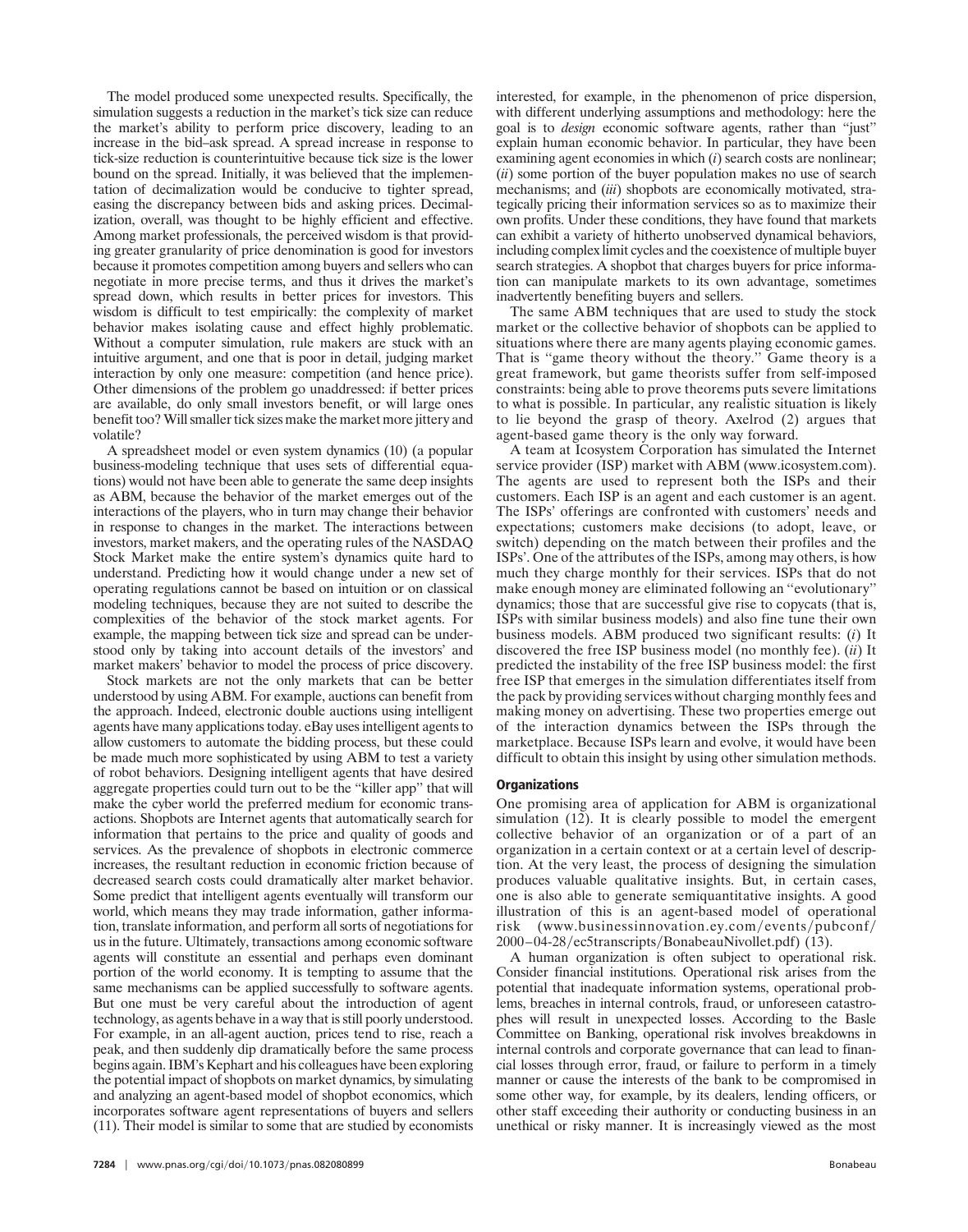important risk that banks face. Examples of large operational losses include Daiwa, Sumitomo, Barings, Salomon, Kidder Peabody, Orange County, Jardine Fleming, and more recently NatWest Markets, the Common Fund, or Yamaichi. Although most banks have developed efficient and sometimes sophisticated ways of dealing with market risk and to large extent credit risk, they are still in the early stages of developing operational risk measurement and monitoring. Unlike market and credit risk, operational risk factors are largely internal to the organization, and a clear mathematical or statistical link between individual risk factors and the size and frequency of operational loss does not exist. Experience with large losses is infrequent, and many banks lack a time series of historical data on their own operational losses and their causes. Uncertainty about which factors are important arises from the absence of a direct relationship between the risk factors usually identified (measured through internal audit ratings, internal control selfassessment based on such indicators as volume, turnover, error rates, and income volatility) and the size and frequency of loss events. This contrasts with market risk, where changes in prices have an easily computed impact on the value of the bank's trading portfolio, and with credit risk, where changes in the borrower's credit quality are often associated with changes in the interest rate spread of the borrower's obligations over a risk-free rate. Given all of the characteristics of operational risk, it is obviously difficult to quantify. Operational historical data are so scarce that it is not possible to allocate capital reliably and efficiently, and it is not possible to obtain good VAR (value-at-risk) and RAROC (riskadjusted return on capital) estimates. Capital allocation is important because it gives managers an incentive to keep operational risk under control. Yet there is increasing pressure on financial institutions to quantify operational risk in a way that convinces both investors (efficient allocation of capital) and regulatory entities (risk under ''control''). More precisely, a financial institution must be able to quantify operational risk within a reliable framework to be able to keep risk under control, optimize economic capital allocation, and determine its insurance needs.

Given the characteristics of operational risk, bottom-up enterprise-wide simulation looks like a promising approach (to lowfrequency high-impact operational risk). What is needed is a framework that includes the possibility of nonlinear effects because of interactions among subunits and to cascading events. The framework should be able to operate with scarce data. Hence the idea to simulate operations from the bottom up to generate a large artificial data set that includes large events. The artificially generated data can then be used to apply classical capital allocation techniques. Bios and Cap Gemini Ernst & Young (13) have applied ABM techniques to measuring and managing operational risk at Société Générale Asset Management (SGAM). A simulation model of the business unit's activities was designed, starting with business process modeling and workflow identification. By using the business process model and the workflows the bank's''agents'' were then identified, and their activities were modeled as well as their interactions with other agents and the risk factors that could impact their activities. To make the tool tractable in the end the activities had to be modeled in enough detail to capture the ''physics'' of the bank but not too much detail. The risk factors were connected to the bank's profit and loss through potentially complex pathways in the organization, for example from a client's order to the detection of a trading error in the back office. Then the bank's environment was modeled—the markets, customers, regulators, etc. By running the model, it is possible to generate artificial earnings distributions, used to estimate potential losses and their likelihood. For example, the bank can compute its ''earnings-at-risk,'' that is, the minimum earnings that could be observed in one year at the bank with a 95% level of confidence. The benefit to the bank: its allocation of economic capital is backed by a simulation of how the organization operates rather than based on some strange combination of industry-wide historical data and accounting magic. If the model is good,

regulators accept it more easily and the bank does not have to put aside 10 times the amount of economic capital it really needs. For an asset management business, economic capital is a fraction of assets under management. Reducing the fraction by just 0.01% means millions of dollars. Measuring is just the first step, though. An added benefit of simulation is that one can identify where losses come from and test mitigation procedures.

When deciding to model a bank by using ABM, one is not making an arbitrary modeling decision. One is modeling the bank in a way that is natural to the practitioners, because one is modeling the activities of the bank by looking at what every actor does. If one is modeling the bank's processes instead, it is more difficult for people to understand the model because one person's activities span many processes. That has important consequences when it comes to populating, validating, and calibrating the model. If people ''connect'' to the simulation model, in the sense that they recognize and understand what the model is doing, they can improve it, more easily quantify what needs to be quantified, etc. Because they have a deep understanding of the risk drivers related to their own activity, it is easier to incorporate the relevant risk drivers into the model. Once they have their activities and the corresponding risk drivers in the model, they can suggest control and mitigation procedures and test them by using the simulation tool. In other words, ABM is not only a simulation tool; it is a naturally structured repository for self-assessment and ideas for redesigning the organization.

ABM is perfect not just for operational risk in financial institution but for modeling risk in general. Modeling risk in an organization using ABM is THE right approach to modeling risk because most often risk is a property of the actors in the organization: risk events impact people's activities, not processes. For example, it is more natural to say that someone in accounting made a mistake (sent the wrong invoice to a customer) than to say the receivables process was impacted by an error event in the invoicing subprocess. ABM will revolutionize business risk advisory services because it constitutes a paradigm shift from spreadsheet-based and processoriented models. Populating, validating, and calibrating an agentbased model of risk is an order of magnitude easier and makes much more sense than other models. The agent-based model also makes the formulation of mitigation strategies easier. Within 3–6 years, ABM should be used routinely in audit.

What the Société Générale Asset Management example has hinted at is the idea of using ABM to design better organizations (12). Indeed, once one has a reliable model of an organization, it is possible to play with it, change some of the organizational parameters, and measure how the performance of the organization varies in response to these changes. Performance measurements can range from how fast information propagates in the organization to how good the organization is at collectively performing its task—inventing new products, selling, or managing receivables.

### **Diffusion**

In the context of this section, ABM applies to cases where people are influenced by their social context, that is, what others around them do. Although a lot of academic attention has been given to the subject, there are very few business applications, perhaps because of the ''soft'' nature of the variables and the difficulty in measuring parameters. Social simulation in business has not been very successful so far, because the emphasis has been on using it as a predictive tool rather than as a learning tool. For example, a manager can understand her marketplace better by playing with an agent-based model of it. Then, of course, quantifying the tangible benefits of something intangible is difficult, and a manager cannot claim to have saved \$*X* million by playing with a simulation of her customers. Still, there is a lot of value in using social simulation in a business context. Farrell and his team developed a synthetic world populated by virtual agents to try to predict how (and when) hits happen (7). Working for Twentieth Century Fox, they modeled how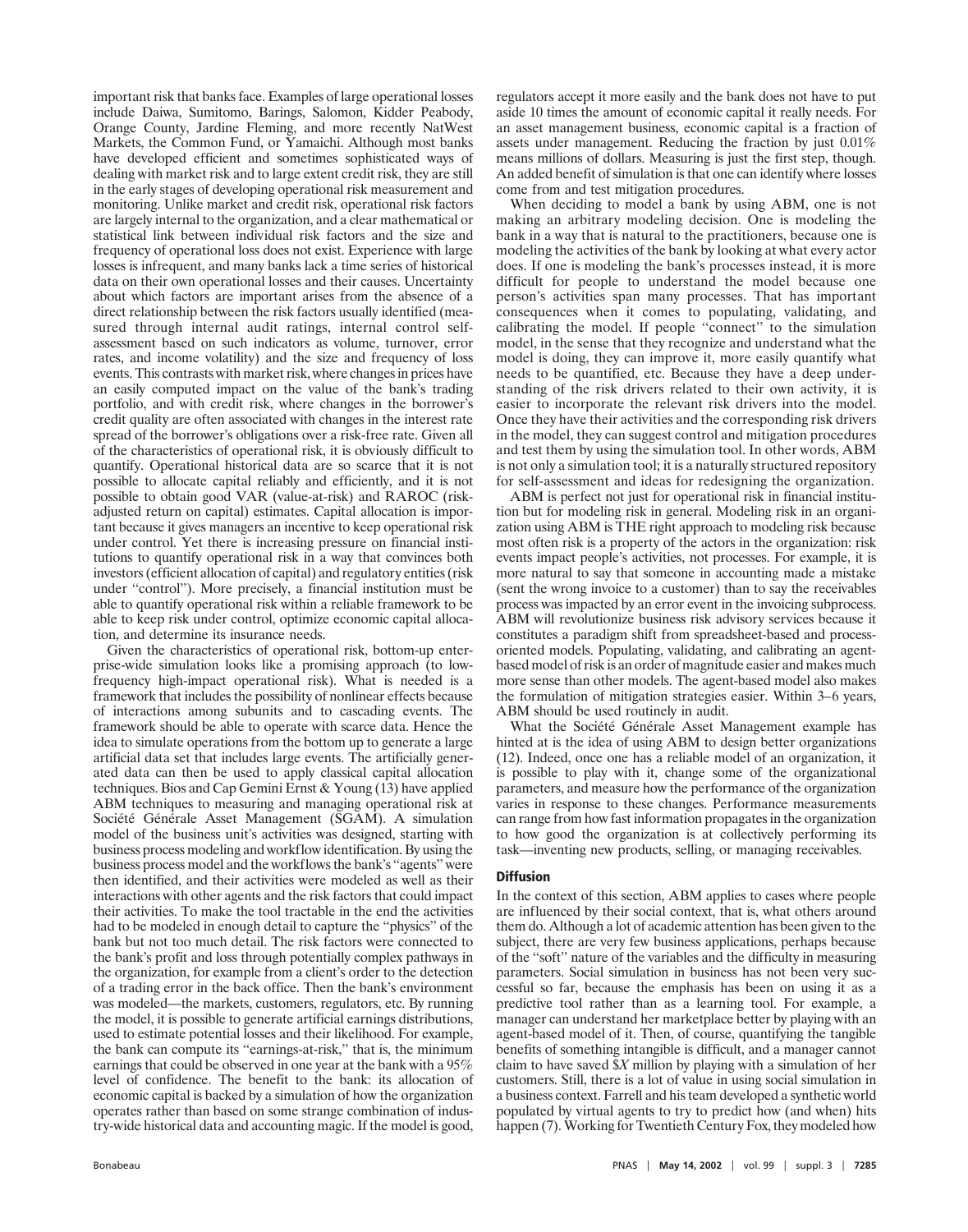

such movies as "Titanic" or "The Blair Witch Project" could become hits, but their model was not very successful. *Predicting* hits might be the single most difficult thing to do; understanding how hits happen is a better use of the model.

Let us examine a simple product adoption model to illustrate the value of ABM in modeling diffusion on social networks. This example will also show why and when ABM is needed and will highlight the relationship between ABM and a more traditional aggregate system dynamics model (10). Let us assume a new product's value *V* depends on the number of its users, *N*, in a total population of  $N<sub>T</sub>$  potential adopters, according to the following function

$$
V(N) = V(\rho) = \frac{(1 + \theta^d)\rho^d}{\rho^d + \theta^d},
$$

where  $\rho$  is the fraction of the population that has adopted the product,  $\theta$  is a characteristic value (here  $\theta = 0.4$ ), and *d* is an exponent that determines the steepness of the function (here  $d =$ 4).  $V(N)$  equals 0 when there is no user and is maximum (= 1) when the entire population has adopted the product. Finally,  $\theta$  acts as a threshold: when the user base approaches 40% of the population, the value curve takes off. Let us assume for simplicity that the value function is the same for all users. Let us further assume that the adoption rate is given by an estimate of *V* by potential customers. Indeed, customers may not know the exact number of people who have adopted the technology in the population, but they can estimate the fraction of users in their social neighborhood. If we assume that each person is connected to *n* other people in the population, we can define person *k*'s estimate of the fraction of users in the entire population as  $\hat{\rho}_k = n_k/n$ , where  $n_k$  is the number



**Fig. 3.** (*a*) Differential equation results. (*b*) Mean-field agent-based model. **Fig. 4.** (*a*) One hundred agents, 30 random neighbors. (*b*) One hundred agents, clustered neighbors (two clusters, spread starting in one cluster).

of *k*'s neighbors who have adopted the product. The value  $V_k$  of the product, as estimated by person  $k$ , is then given by

$$
\hat{V}_k = V(\hat{\rho}_k) = \frac{(1 + \theta^d)\hat{\rho}_k^d}{\hat{\rho}_k^d + \theta^d}.
$$

If person *k* is connected to everyone else,  $V_k$  is identical to *V*. However, that is unlikely. A system dynamics approach to the problem would model the flow of people from nonusers to users, with every person in the population perceiving the same average fraction of adopters  $\rho = N/N_T$  and therefore the same perceived value:

$$
V(\rho) = \frac{(1 + \theta^d)\rho^d}{\rho^d + \theta^d}.
$$

The resulting differential equation is

$$
\partial_t N = V(\rho)(N_{\rm T} - N),
$$

which is equivalent to

$$
\partial_t \rho = V(\rho)(1-\rho).
$$

We assume here that the time unit is 10 days. Fig. 3*a* shows how  $\rho$  and *V* vary in time, when the initial number of users is equal to 5% of the population.

Let us now consider how an agent-based approach would treat this problem. The first transformation is from the master equation (that is, the equation describing the dynamics of the total number of users) to individual transition probabilities, where each agent has